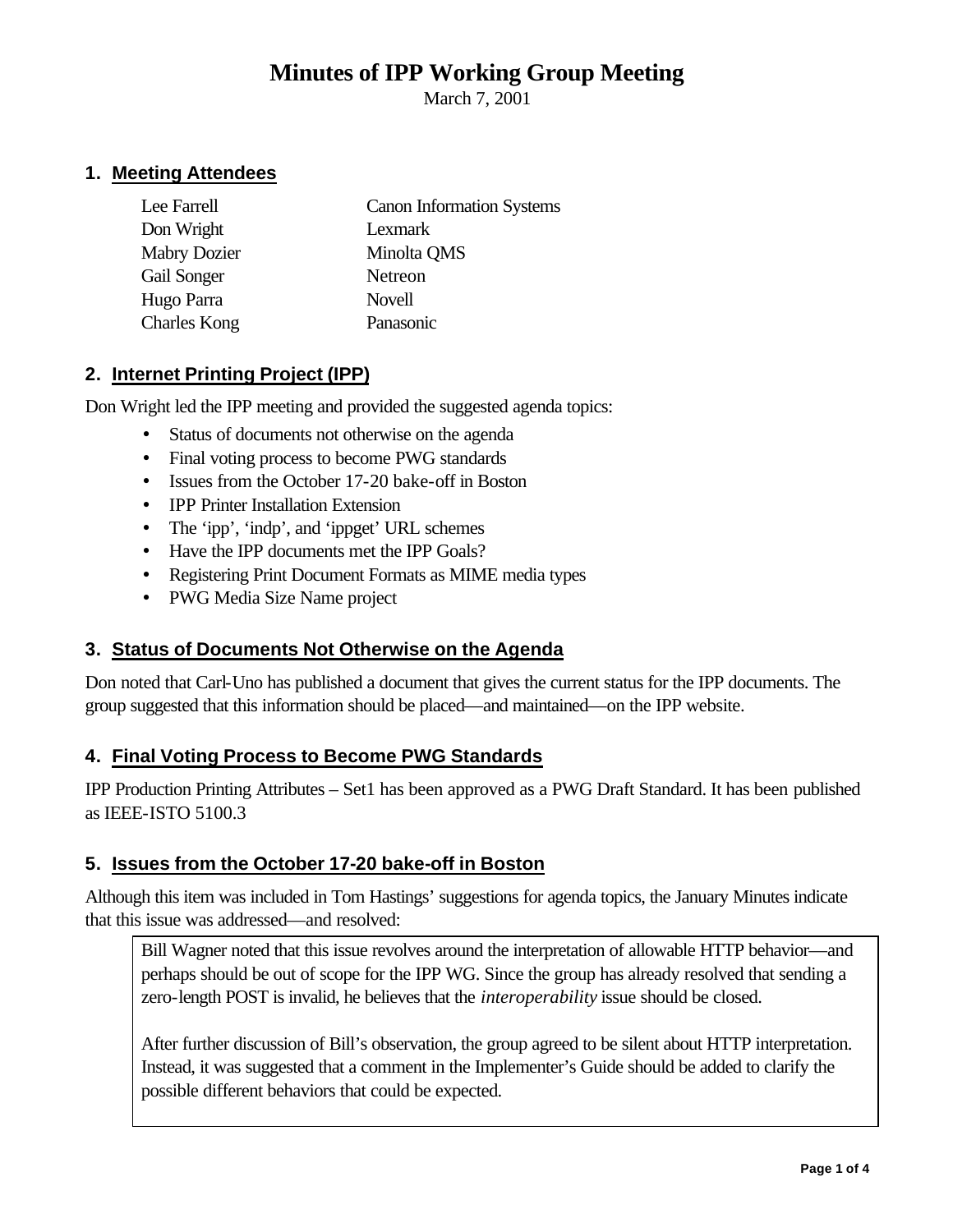ACTION: Pete Zehler and Tom Hastings will update the Implementer's Guide to reflect the possible concerns related to Issue 3.2 of the Bakeoff.

It was noted that a Validate Job command will successfully generate a challenge—regardless of how the HTTP security might be implemented.

No one at the meeting was aware of why this issue still needs discussion.

The group's understanding of the conclusion is that the client must be able to accept and respond to a challenge at any time.

#### **6. IPP Printer Installation Extension**

Hugo Parra led a review of the changes in the latest draft of the IPP Printer Installation Extension document. He noted that a major addition to the document includes a security measure—via digital signatures—to reduce the risk of installing dangerous files.

Don Wright captured several editorial changes that were suggested.

During the review, it was noted that it might be appropriate to include a comment on the trademarks of CPU names referenced in the value set for 'cpu-type.' How does IANA deal with this kind of issue?

Hugo referenced an e-mail thread from Tom Hastings and Ira McDonald regarding the issue of the relationship between this document and the IPP/1.1 attribute called printer-driver-installer. The group believes that there is no relationship and we should be silent on the issue.

The group agrees that the document is now ready for Last Call.

#### **7. 'ipp' URL Scheme**

Don led a review of the changes in the ipp url-scheme document. He captured a few editorial changes that were suggested. He will forward the document with embedded comments to Tom.

While examining the text in section 4.5.1, Don questioned the following text:

If a proxy receives a host name which is not a fully qualified domain name, it MAY add its domain to the host name it received. If a proxy receives a fully qualified domain name, the proxy MUST NOT change the host name.

It was suggested that Section 5.1 c) should include an example.

#### **8. 'indp' Method**

The latest modifications of the indp method document were reviewed. Don captured a few editorial changes that were suggested. He will forward the document with embedded comments to Tom.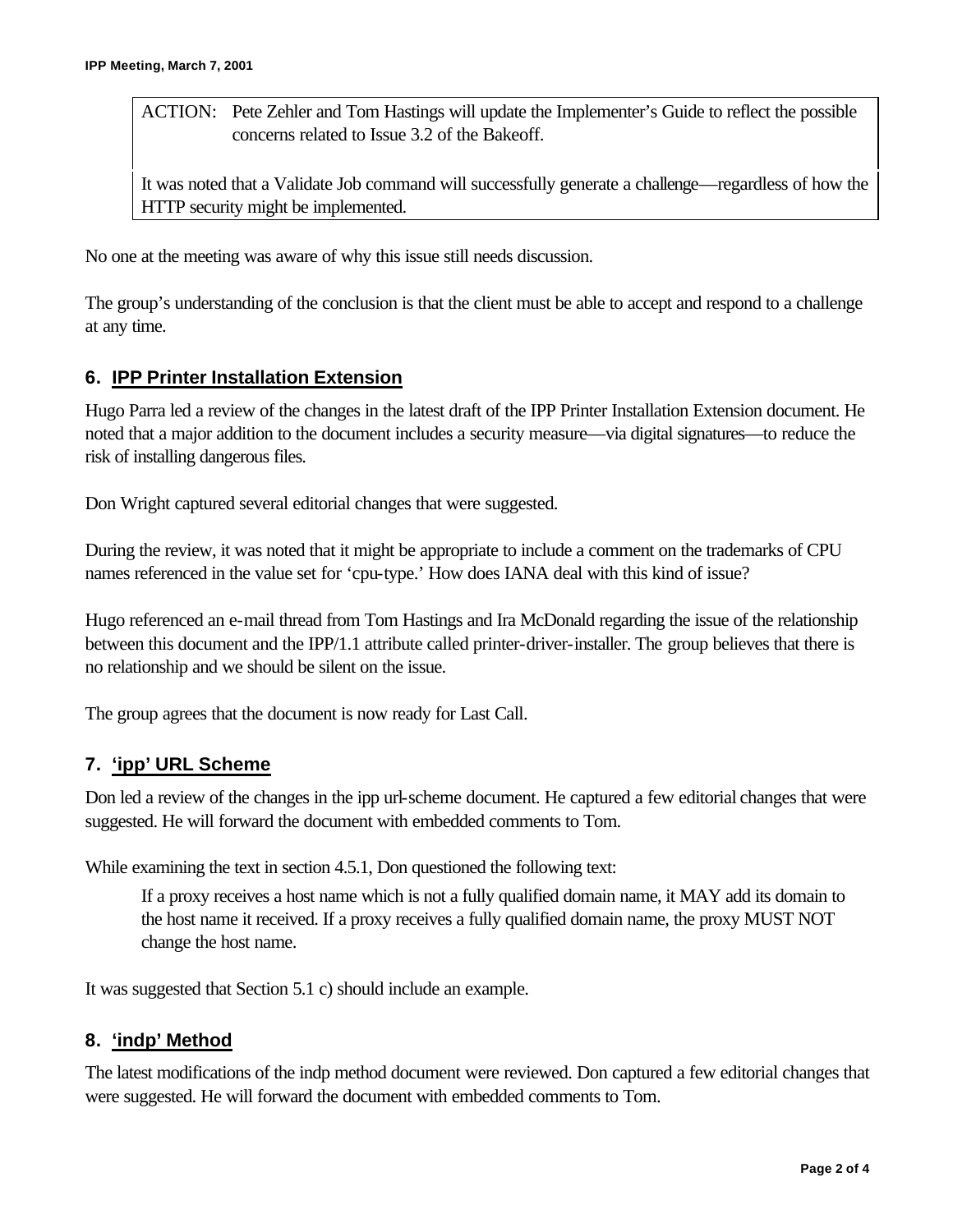It was suggested that section 5.2.1 should call out a reference to Section 12.

In Section 9.1.2, it was suggested that the following text be added:

The Printer MAY remove subscriptions for future events which this client was unable to consume.

Section 11.1, item 7 should include an explanation why.

### **9. 'ippget' Method**

The latest modifications of the ippget document were reviewed. Don captured a few editorial changes that were suggested. He will forward the document with embedded comments to Tom.

Section 5.2, Table 2 – Why was the "\*" added to the MUST entry for printer-current-time? Why not a double asterisk added to notify-user-data and a triple asterisk added to the others below that?

Section 11.2, item  $4 - Why$ ?

### **10. Registering Print Document Formats as MIME Media Types**

Don led a review of Tom Hastings' document of Print Document formats proposed for MIME type registration.

Most of the Issues could not be resolved by the attendees.

Don suggested that XHTML-Basic did not need a MIME registration, but could be added to the Printer MIB.

### **11. PWG Media Size Name Project**

The group reviewed Tom Hastings' e-mail suggesting that the string "-envelope" should be removed from all self-describing names.

There is concern that doing so would eliminate the possibility of a program being able to parse the Self Describing Name to generate a Common Name for presentation to a user. Is this a goal? If it is, then this proposal *seems* to be inadequate.

Without a better understanding of the intended goals of the document, the group did not feel that they could reach consensus. The topic was deferred to further discussion on the PWG/UPnP mailing lists.

It was suggested that if the "-envelope" is removed and a list of media types is created, this list should be included in the same document. This topic was also deferred.

The group agreed to eliminate the IANA section and keep the Internationalization Section.

# **12. Have the IPP Documents Met the IPP Goals?**

The group referenced the IPP WG Charter and Design Goals in an attempt to evaluate whether the IPP Goals have been met. A few were not, and were highlighted by Don.